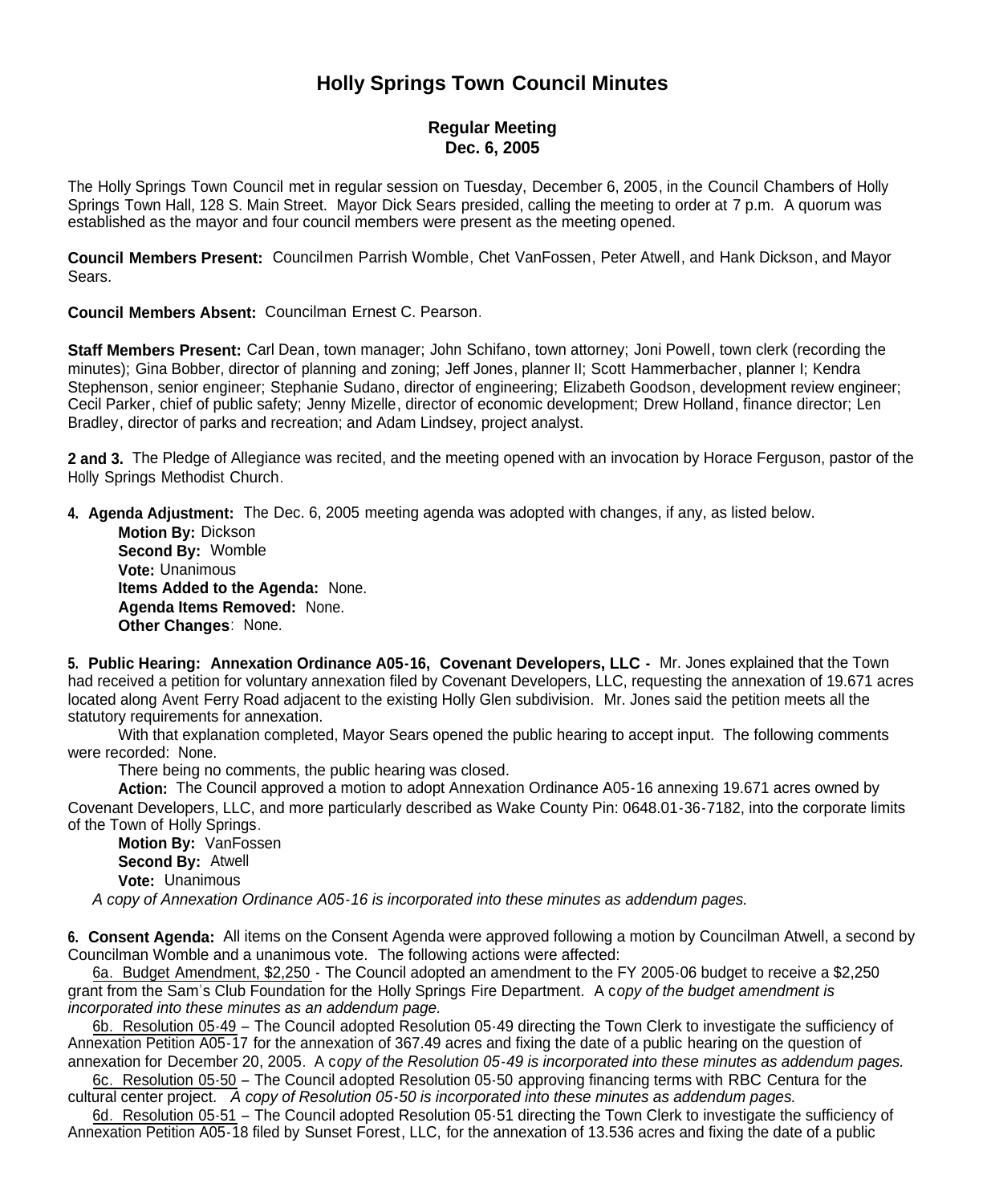hearing on the question of annexation for December 20, 2005. *A copy of Resolution 05-51 is incorporated into these minutes as an addendum page.*

6e. Resolution 05-52 – The Council adopted Resolution 05-52 ratifying the Town's application to Clean Water Management Trust Fund for reuse system grant funds. *A copy of Resolution 05-52 is incorporated into these minutes as an addendum page.*

6f. Resolution 05-54 – The Council adopted Resolution 05-54 authorizing staff to proceed with bond refunding to reduce the term of water and sewer bonds by 10 years and provide savings for the town. *A copy of Resolution 05-54 are incorporated into these minutes as addendum pages.*

6g. Budget Amendment, \$12,000 – The Council adopted an amendment to the FY 2005-06 budget in the amount of \$12,000 to accommodate the installation of a master meter and vault on the recently-purchased Harnett County waterline. *A copy of the budget amendment and Diehl & Phillips, P.A. contract are incorporated into these minutes as addendum pages.*

6h. Pacos Construction Contract Change Orders – The Council approved change orders to the Pacos construction contract for the Sunset Lake Road and Holly Springs Road intersection improvements. *A copy of the Pacos Construction contract change orders are incorporated into these minutes as addendum pages.*

6i. Resolution 05-55 – The Council approved Resolution 05-55 authorizing the application for an NCDOT bicycle planning grant. *A copy of Resolution 05-55 is incorporated into these minutes as an addendum page.*

6j. 2006 Town Council Meeting Schedule – The Council adopted the schedule of 2006 regular council meetings, with cancellation of first the meeting in July 2006, which conflicts with the Independence Day holiday. *A copy of 2006 regular council meeting schedule is incorporated into these minutes as an addendum page.*

**7. Gable Ridge Drainage Basin Culvert Project -** Ms. Stephenson said previously the Town Council has funded several studies to evaluate possible options for improving existing flooding issues along Gable Ridge Lane. She said the most recent direction given by the Council was to pursue the following: 1) replacement of the existing 72" corrugated metal pipe with a larger system (culvert) in order to allow more stormwater to enter the system and minimize overflow into the road, and 2) further evaluation of possible detention areas upstream.

Ms. Stephenson said at the Sept. 6 Town Council meeting, a design contract was awarded to Kimley-Horn for culvert replacement, plus completion of a feasibility report for the detention.

She said Kimley-Horn has completed 50% of the design plans and project budget for the culvert improvement project. She said the improvements would include removing the existing 72" corrugated metal pipe, installing a 10 feet x 5 feet reinforced steel concrete box culvert, and replacing the road and landscaping that would be disturbed during the construction.

Ms. Stephenson said that a meeting was held on Nov. 29 with the five property owners who would be directly impacted by the construction in their front or side yards. She said the purpose of the meeting was to look mainly at the direct impacts, including landscaping.

Ms. Stephenson said that once the Town Council endorses the 50% plans and the plans are reviewed by staff and revised by the consultant, a second meeting will be held with all of the property owners who are interested in this improvement project.

The town manager advised the Council that he and staff are not comfortable with the estimated cost of the project. He asked the Council to accept the information provided and direct staff to reevaluate options.

**Action:** The Council approved a motion to table this item until staff has an opportunity to reevaluate the recommendations of Kimley-Horn and perhaps offer more cost-effective solutions.

**Motion By:** VanFossen **Second By:** Dickson **Vote:** Unanimous

**8a. Organizational Meeting: Oaths of Office -** Ms. Powell said it was her pleasure and her honor to administer the oath of office to incumbent Town Council members Mayor Sears and Councilmen Chet VanFossen and Hank Dickson. She then introduced Judge Ann Marie Calabria of the North Carolina Court of Appeals, who had been invited to administer the oath of office to Councilman-elect Vinnie DeBenedetto.

**8b. Organizational Meeting: Election of Mayor Pro Tem –** Mayor Sears explained that a part of the Organizational Meeting is the election of a council member to serve as mayor pro tempore, serving as vice chairman of the council and as mayor during the absence or disability of the mayor.

He said that currently, Councilman Hank Dickson serves as mayor pro tem, a position he has served in during his past two terms on the council

Mayor Sears opened the floor for nominations for mayor pro tem.

Councilman VanFossen nominated Councilman Hank Dickson.

**Action:** The Council approved a motion to appoint Councilman Dickson as mayor pro tem through the next

Organizational Meeting, which will be held in December 2007 following the next municipal election.

**Motion By:** VanFossen **Second By:** Atwell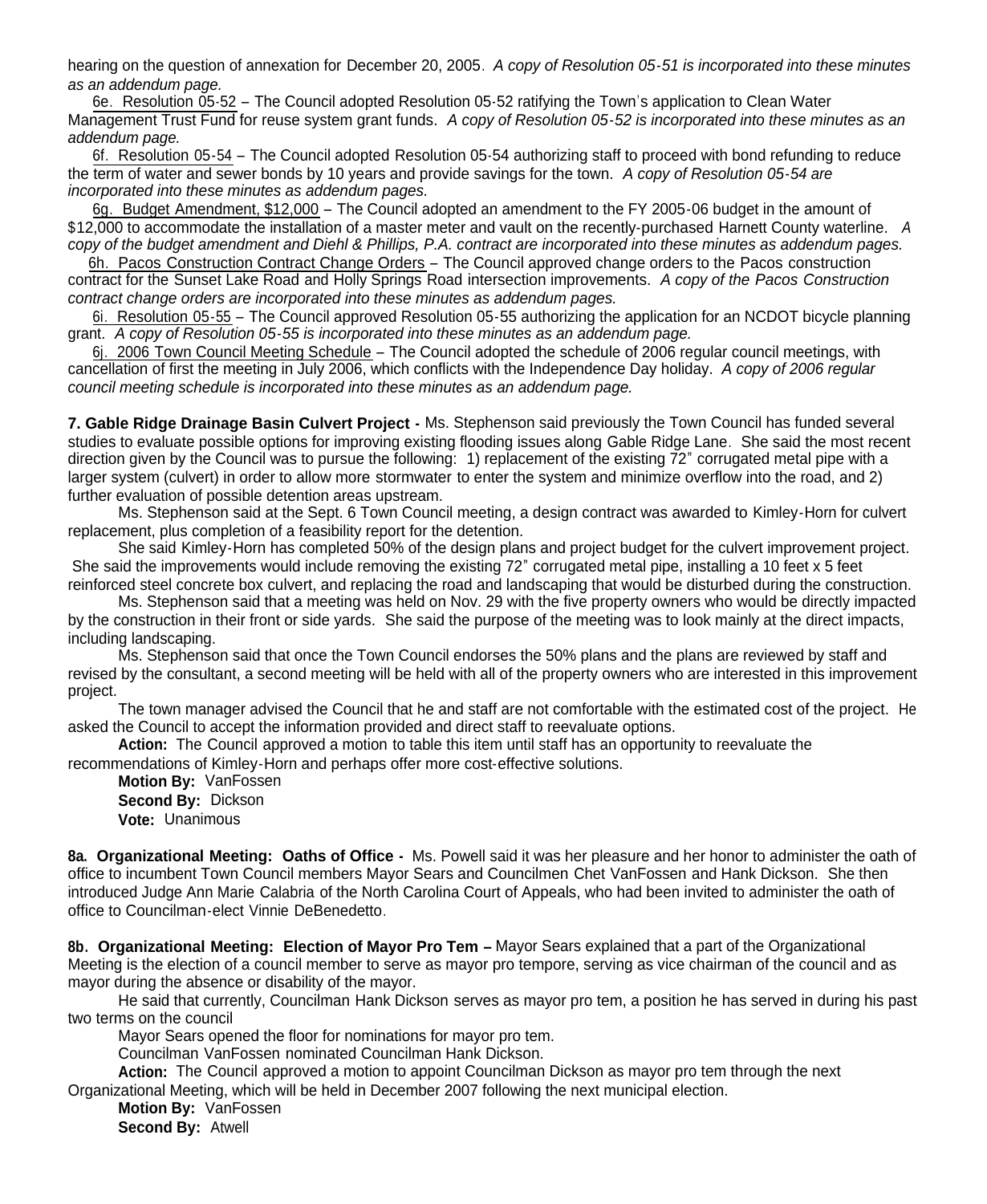**8c. Appointment of Holly Springs Representatives –** Mayor Sears said that the Town Council is to appoint and/or reappoint representatives of Holly Springs to various board, commissions, committees and task forces.

He then reviewed a list of those who have expressed an interest in individual positions.

Mayor Sears reported that the terms on these agency representatives would expire at the next Organizational Meeting, which will be the first Tuesday in December 2007 following the next municipal election.

Nominations to the agencies were as follows:

- Triangle J Council of Governments Board Member: **Councilman VanFossen.**
- Triangle J Council of Governments Board Member Alternate: **Councilman Atwell**
- Triangle J Smart Growth Committee: **Staff members Gina Bobber and Jeff Jones**
- Holly Springs Chamber of Commerce Town Representative on the General Board: **Assistant Town Manager Chuck Simmons**
- Transportation Advisory Committee of CAMPO: **Mayor Sears and Councilman VanFossen as alternate.**
- Wake County Economic Development Commission (this agency is inactive at this time.) **Town Manager Carl Dean and Director of Economic Development Jenny Mizelle .**
- Holly Springs Parks and Recreation Advisory Committee Ex Officio (non-voting) member. **Councilman Dickson**
- Holly Springs Technical Review Committee: **Councilman VanFossen**
- Wake County Growth Management Task Force **Councilmen Atwell and DeBenedetto**

**Action:** The Council approved a motion to appoint the above-listed representatives to the related agencies for a twoyear term to expire in December 2007 following the next municipal election.

**Motion By:** Atwell **Second By:** Dickson **Vote:** Unanimous

**8d. Holly Springs Town Council Procedures Handbook –** Ms. Powell explained that at the Council's Nov. 29, 2005 special meeting, one item of business was consideration of a Town Council Procedures Manual, or handbook, to be used by the Council and support staff as a guide for various tasks. She said the manual outlines the basic who/what/when/where and how's of conducting the business duties of the Town Council. The manual is not meant to be a book of absolute rules, but more of a reference guide to assist Council members in effectively carrying out their roles as elected officials, she said.

Ms. Powell said that some of the material in the manual drew questions from some council members. She suggested that those items needing more discussion be removed from the manual and acted upon individually as possible amendments in the future.

She asked, however, that the council adopt the remaining portions of the manual with which no members had questions, including provisions for council members to be required to have high-speed internet connections and hollyspringsnc.us email addresses.

Ms. Powell added that the document may be and should be amended from time to time to address issues that arise or to make adjustments to suit the Council's changing needs.

**Action:** The Council approved a motion to adopt Resolution 05-53 approving and enacting the Holly Springs Town Council Policy Manual – with the exception of certain sections in the draft that need further discussion and review -- providing for its occasional amendment and giving the Town Council wide discretion in using it as a handbook guide.

**Motion By:** VanFossen **Second By:** Womble **Vote:** Unanimous

*A copy of the Town Council Policy Manual, as amended to its final adopted form, is incorporated into these minutes as addendum pages.*

**9a. Kiddie Academy, 05-DP-10 –** Mr. Hammerbacher said the Town has received development plan 05-DP-10 for Kiddie Academy. He said the development plan calls for the construction of an 11,055-square-foot daycare located within the Rosewood Center on a 1.51-acre site. He said the plan proposes an 11,313-square-foot play area to the north of the daycare building. The plan proposes 17 parking spaces, two handicapped spaces located adjacent to the southern façade of the building, and 9 spaces adjacent to the western façade of the building.

Mr. Hammerbacher said that staff and the planning board recommend approval with conditions.

**Action:** The Council approved a motion to approve Development Plan 05-DP-10 as submitted by Bobbit Design Build, Inc., for Kiddie Academy revised October 24, 2005, with the following three conditions:

1. A UDO permit for sign installation in addition to all other applicable permits will need to be secured prior to any sign installation.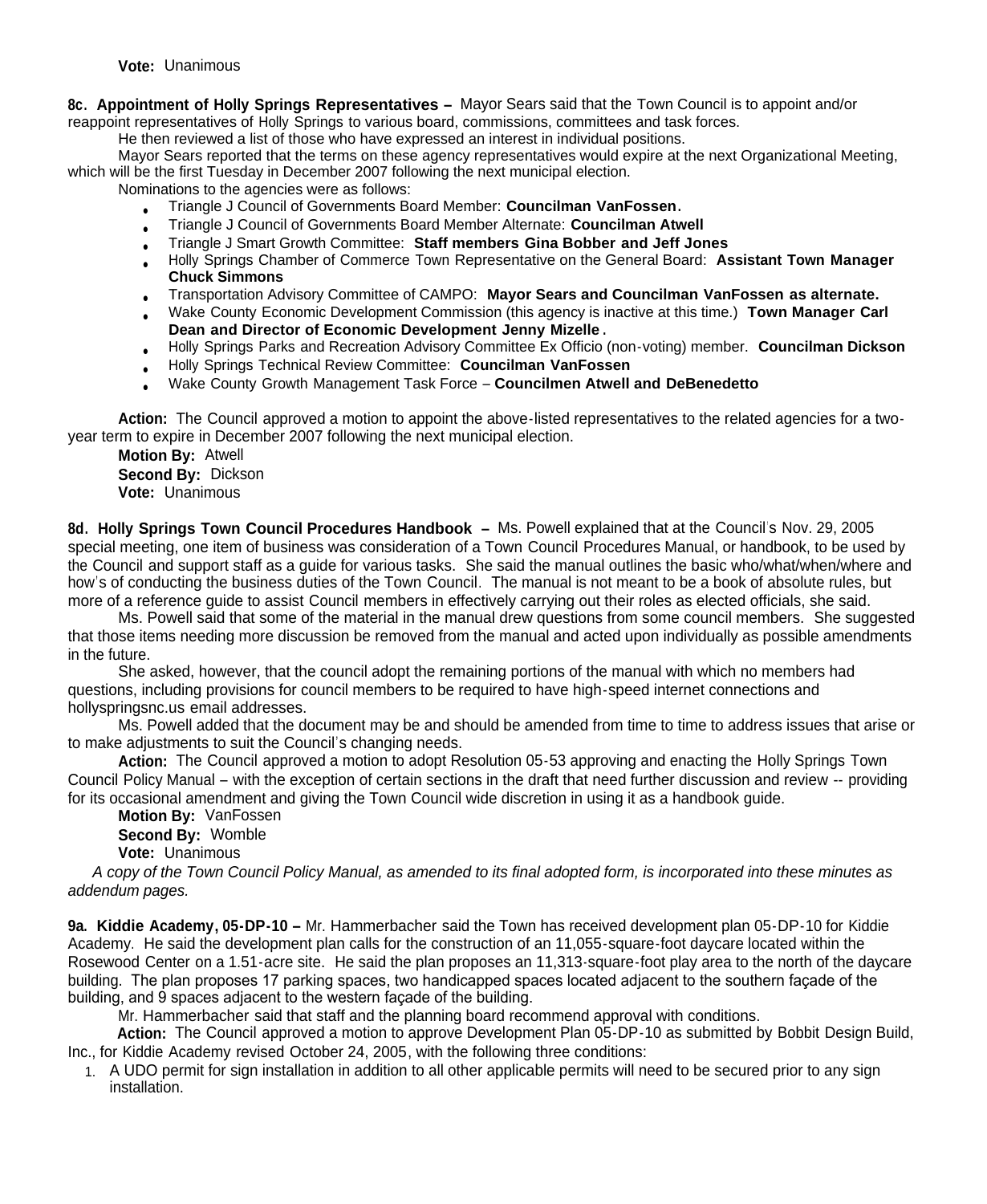- 2. Fee-in-lieu of pump station upgrade will be required for this project.
- 3. The following items are to be included on 1<sup>st</sup> construction drawing submittal (later in the approval process):
	- a. Show and label backwater easements (to be recorded) at stream crossing and storm drainage inlets; provide 100 year calculations accordingly.
		- b. Provide a drainage area map and supporting calculations.

**Motion By:** Atwell **Second By:** Dickson **Vote:** Unanimous

**9b. Village Centre Shoppes, 05-DP-11 -** Mr. Hammerbacher explained the Town has received development plan 05-DP-11 for Village Centre Shoppes. He said the project is planned for the main commercial center that was originally included in the Holly Springs Commercial Center master plan approved in 1999.

Mr. Hammerbacher said that since the proposed layout and design has changed since the original approval, the development plan is going through the full review process.

Mr. Hammerbacher said the plan is for the construction of two commercial buildings on a 2.803-acre site. He said building one is a five-unit, 6,500-square-foot building and building two will be a 10-unit, 12,000-square-foot building. He said a total of 15 units are proposed within the development with the typical unit's being approximately 1,300 square feet.

He said the plan proposes 100 parking spaces and four handicapped spaces around the perimeter of the building. Mr. Hammerbacher said that staff and the planning board recommend approval with conditions.

**Action:** The Council approved a motion to approve Development Plan #05-DP-11 for Village Centre Shoppes as drawn by J. Davis Architects, project number FC-05118, dated revised November 7, 2005, with the following conditions:

- 1. A UDO permit for sign installation in addition to all other applicable permits will need to be secured prior to any sign installation.
- 2. The two entrances for this site off of W. Holly Springs Road will be required to be right-in/right-out access points unless otherwise approved by NCDOT.
- 3. Fee-in-lieu of pump station upgrade and/or actual upgrade will be required. This decision will be made after sewer study is received by the town for off site sewer.
- 4. The waterline will need to be extended along Third Street both to the waterline in front of the Post Office and to the waterline along Main Street to achieve proper loop system. The extensions may be included in a developer agreement associated with this project subject to Town Council approval.
- 5. The following items are to be included with 1<sup>st</sup> construction drawing submittal (later in the approval process):
	- a. Show and label backwater easements (to be recorded) at stream crossings and storm drainage inlets; provide 100 year calculations accordingly.
	- b. Provide a drainage area map and supporting calculations.
	- c. A sealed sewer report will be required to verify size and adequacy of all downstream sewer lines and pump stations.
	- d. A flood study update will need to be completed for this project and confirm that with this development that there is no rise downstream of this property per Town Flood Study Policy Statement. (*Staff recommends that this study be submitted earlier since the results could impact the site layout)*
	- e. The median for the drive thru areas will need to be constructed in a way to allow cars to drive over the median in the event of a need to bail out of the drive thru lane. Staff recommends that median curb be used and appropriate landscaping to allow for a vehicle to exit the drive thru lane.

**Motion By:** VanFossen

**Second By:** Womble

**Vote:** Unanimous

**9c. DeVere Region Office, 05-DP-12 -** Mr. Hammerbacher said the Town has received development plan 05-DP-12 for DeVere Regional Office. He said the plan calls for the construction of a 14,274-square-foot office/warehouse building on a portion of a 5.06-acre site near the Holly Springs Business Park. He said only 1.6 acres of the 5.06-acre site is intended to be developed at this time. He said 4,674 square feet of the building is to be used for office space and the remaining 9,600 square feet is to be utilized for warehouse use.

Mr. Hammerbacher said the plan indicates that there would be an enclosed 20,000 square foot outdoor storage area, which would be screened by a six foot tall black chain link fence and C-75 (opaque) buffer.

Mr. Hammerbacher said the outdoor storage area would be accessed from a gate along a road between Warp Technologies and the proposed DeVere Regional Office. He said a second gate is located along the northeastern corner of the building.

Mr. Hammerbacher said that staff and the planning board recommend approval with conditions.

**Action:** The Council approved a motion to approve Development Plan #05-DP-12 for DeVere Regional Office as submitted by Cherry Huffman Architects, P.A., project number DEV-SITE, dated revised November 11, 2005, with the following conditions: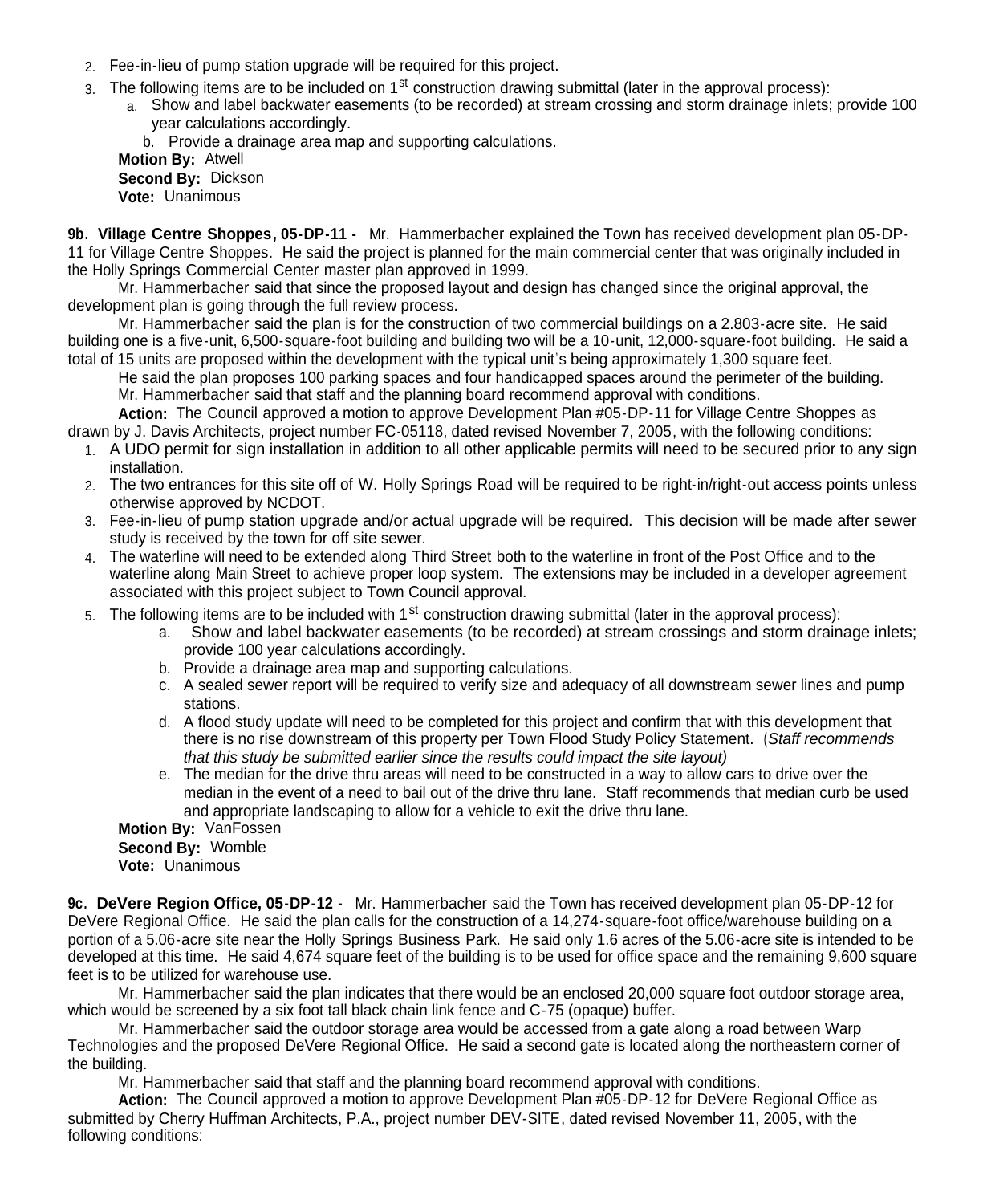- 1. A UDO permit for sign installation in addition to all other applicable permits will need to be secured prior to any sign installation (temporary or permanent).
- 2. The following items are to be included with 1<sup>st</sup> construction drawing submittal (later in the approval process):
	- a. Show and label backwater easements (to be recorded) at stream crossings and storm drainage inlets: provide 100 year calculations accordingly.
	- b. Provide a drainage area map and supporting calculations with  $1<sup>st</sup>$  construction drawing submittal.
	- c. Design of roadway along northern property line will be required and construction easements determined.
	- d. Extend public water lines to adjacent properties.
	- e. Utility easement along rear of property will need to be 20' on this property to provide accessibility to the sewer stub.
- 3. Prior to issuance to the issuance of a building permit, the following must be completed:
	- a. A 25' public ROW and construction easements will need to be dedicated along the northern property line.
	- b. The property must be subdivided with the lot for the Devere Building being adequate size to meet the UDO
	- requirement of no more then 30% of the subdivided lot being utilized for outdoor storage.

**Motion By:** Atwell **Second By:** Dickson

**Vote:** Unanimous

**9d. Forest Springs Developer Agreement Terms -** Ms. Sudano asked the council to consider terms of a developer agreement with the developer of Forest Springs, which would provide water acreage fee credits to off-set over-sizing of the waterline along Old Holly Springs-Apex Road, in accordance with the Town's policy.

Ms. Sudano said the waterline is being oversized from an 8-inch waterline to a 12-inch waterline, in accordance with the Town's Master Waterline Plan. She said the waterline will be 4,500 linear feet and extends all the way back to West Holly Springs Road.

Ms. Sudano explained that water acreage and/or capacity fees also are proposed to off-set the construction by the developer of several new water services along this line so that the public works department could remove the existing 6-inch waterline from service. She said, in addition, the agreement would provide credits against sewer acreage and capacity fees for construction of an offsite oversized gravity sewer that would connect the existing Oak Hall pump station to the proposed Twelve Oaks gravity sewer line, taking the pump station off-line.

She said the development could have been served by constructing a gravity sewer line to the existing Oak Hall pump station and upsizing some lines downstream. She explained that, for this reason, the cost of improvements that the developer would have had to make under this scenario would be subtracted from the overall project cost associated with the large gravity lines. She said the difference in those costs would be the maximum amount for which the developer would be eligible for fee credits.

The installation of this gravity sewer line in this manner would be of great benefit to the Town's infrastructure system, saving the Town from long-term, expensive operating costs of another pumping station, and putting into place a sewer line that would serve as yet undeveloped non-residential properties.

Ms. Sudano said if the major points of the agreement are approved by Council, the town attorney and staff would submit the final developer agreement draft on the Consent Agenda of the Dec. 20 Town Council meeting.

**Action:** The Council approved a motion to approve the summary of terms of the proposed Forest Springs developer agreement, and directed staff to submit the final agreement for consideration at the next Town Council meeting.

**Motion By:** VanFossen **Second By:** Atwell **Vote:** Unanimous

**9e. Twisted Creek Developer Agreement Terms –** Ms. Sudano asked the council to consider the terms of a proposed developer agreement with the developer of Twisted Creek, which would provide water acreage fee and water capacity replacement fee credits to off-set over-sizing of a waterline. She said that approximately 800 feet of waterline is being oversized from an 8-inch waterline to a 12-inch waterline, in accordance with the Town's Master Waterline Plan. She said that, in addition, the agreement would provide credits against street fees for widening to be performed along Sunset Lake Road.

Ms. Sudano said if the major points of the agreement are approved by Council, the town attorney and staff would submit the final developer agreement draft on the Consent Agenda of the Dec. 20 Town Council meeting.

**Action:** The Council approved a motion to approve the summary of terms of the proposed Twisted Creek developer agreement, and directed staff to submit the final agreement for consideration at the next Town Council meeting.

**Motion By:** Womble **Second By:** Dickson **Vote:** Unanimous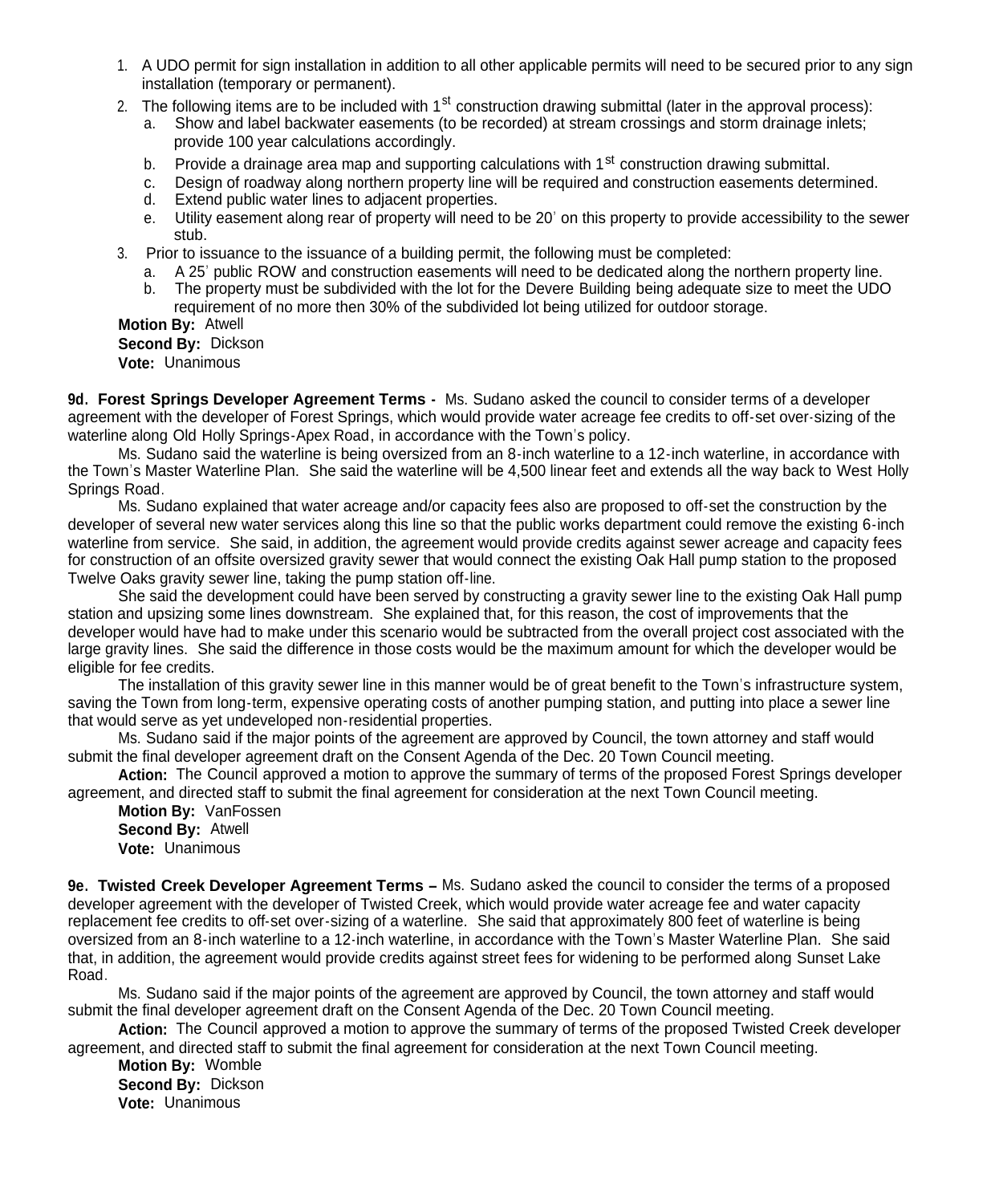**9f. Village Centre Shoppes Developer Agreement Terms -** Ms. Sudano asked the council to consider the terms of a proposed developer agreement with the developer of the Village Centre Shoppes project, which would provide water acreage fee and water capacity replacement fee credits to offset Town-requested off-site infrastructure improvements, including 400 linear feet of 8-inch waterline.

She said this waterline would provide a critical interconnection that would help maintain the network redundancy in the area of the project.

Ms. Sudano said if the major points of the agreement are approved by Council, the town attorney and staff would submit the final developer agreement draft on the Consent Agenda of the Dec. 20 Town Council meeting.

**Action:** The Council approved a motion to approve the summary of terms of the proposed Village Centre Shoppes developer agreement, and directed staff to submit the final agreement for consideration at the next Town Council meeting.

**Motion By:** Womble **Second By:** Dickson **Vote:** Unanimous

**9g. Union Ridge Developer Agreement Terms -** Ms. Sudano asked the council to consider terms of a proposed developer agreement with the developer of Union Ridge, which would provide water acreage fee credits to off-set over-sizing of the waterline along Avent Ferry Road. She said the waterline is being oversized from an 8-inch waterline to a 12-inch waterline, in accordance with the Town's Master Waterline Plan.

Ms. Sudano said the length that is actually eligible for credits would depend on how much the developer has to install for his project (the Holly Point project across the street may install most of the waterline first).

She said water acreage and/or capacity fees also are proposed to off-set the construction by the developer of a water service to serve the Town's new Avent Ferry Road pump station. In addition, the agreement would provide for credits against sewer acreage and capacity fees for the over-sizing of the gravity sewer line being installed to the regional Avent Ferry Road pumping station.

She said the sewer line varies in size, but would be sized to serve the entire drainage basin. Also in the developer agreement would be the Town's agreement to acquire easements for the off-site sewer line (from Progress Energy) so that the line could be installed where the Town prefers for long-term maintenance.

Ms. Sudano said installation of this sewer line in this manner would save the Town from long-term, expensive operation costs of another pumping station.

Ms. Sudano said if the major points of the agreement are approved by Council, the town attorney and staff would submit the final developer agreement draft on the Consent Agenda of the Dec. 20 Town Council meeting.

**Action:** The Council approved a motion to approve the summary of terms of the proposed Union Ridge developer agreement, and directed staff to submit the final agreement for consideration at the next Town Council meeting.

**Motion By:** Womble **Second By:** VanFossen **Vote:** Unanimous

**9h. Board of Adjustment and Planning Board Appointments –** Ms. Bobber explained that each year the Town Council is to appoint "in-town" members to the Holly Springs Planning Board and Board of Adjustment. She said the ETJ members are officially appointed by the Wake County Board of Commissioners (WCBOC); however, the Town Council makes a recommendation to the WCBOC on who should be appointed.

Ms. Bobber said that on December 31 of each year, the terms of several members of the Board of Adjustment and Planning Board expire. Therefore, at the Town Council's first December meeting, the Board reviews the applications for vacancies and, at the Town Council's discretion, re-appoints interested members or appoints new members to the respective Boards.

Ms. Bobber said the following are members of the Board of Adjustments with terms ending Dec. 31, 2005: in-town member Waunnell Williams, who requests re-appointment; and ETJ member Steve Murray, who also requests reappointment. She added that there is a vacancy on the Board of Adjustment for an alternate member representing the ETJ. That term would end on Dec. 31, 2007.

She said, however, that the Town did not receive any other applications from residents of the ETJ, so that position would have to remain vacant at this time.

**Action #1**: The Council reappointed Waunell Williams, 420 Lee Street, as an in-town member of the Board of Adjustments and nominated ETJ resident Van Steven Murray, 5317 Shadow Valley Road, to the Wake County Board of Commissioners for appointment as an ETJ member to the Board of Adjustments, both with terms to begin Jan. 1, 2006 and expire Dec. 31, 2008.

**Motion By**: Dickson **Second By**: Womble **Vote**: Unanimous

The ETJ-alternate member seat remains vacant.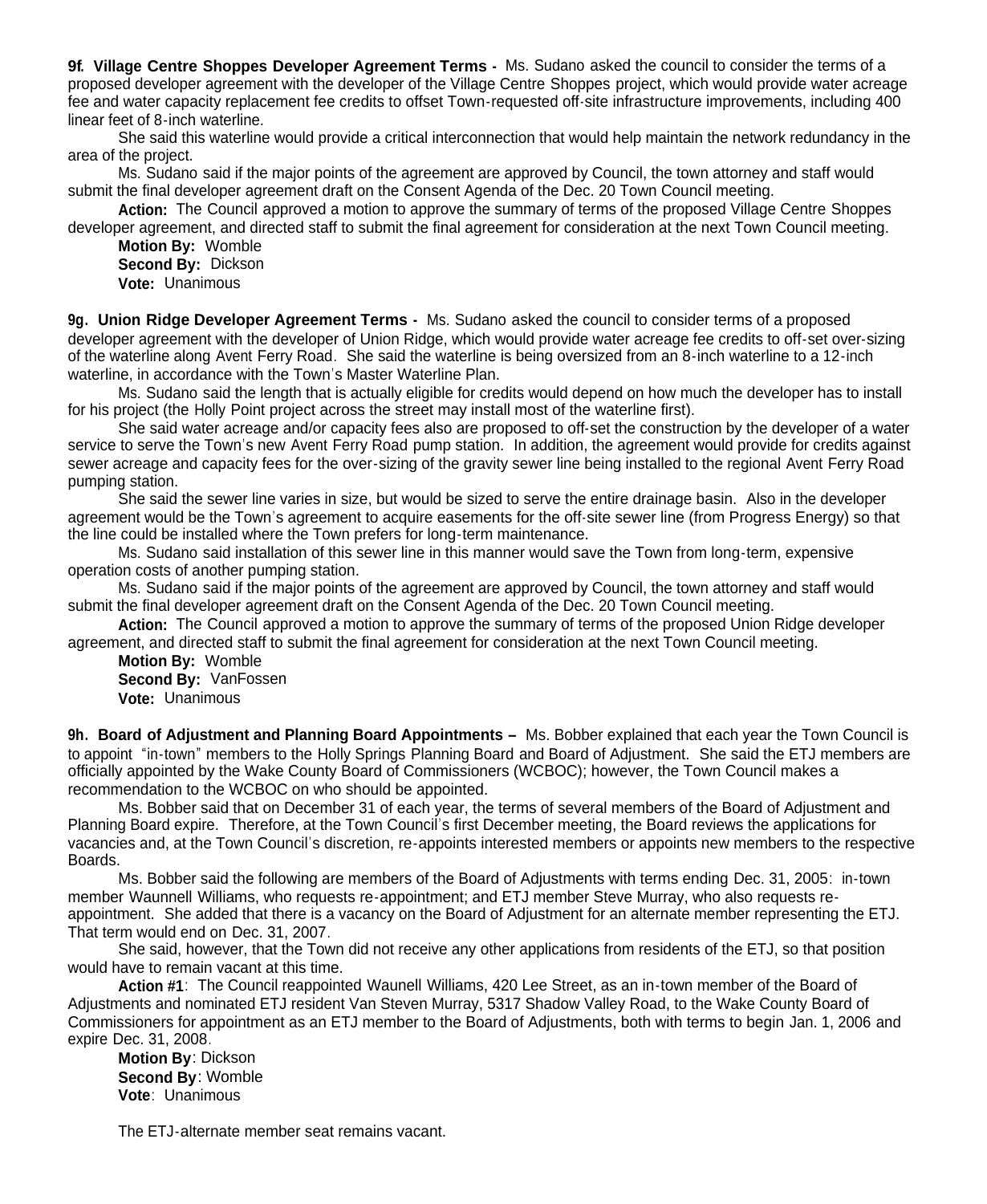Ms. Bobber said the following are members of the Planning Board with terms ending Dec. 31, 2005: In-town members Joe Fanjoy and Matt Johnson, who both request reappointment, and a vacant position formerly held by Councilman DeBenedetto.

Councilman Atwell expressed an interest in retaining Fanjoy and Johnson on the Planning Board.

Councilman DeBenedetto suggested a motion be made to retain the incumbent members and then another motion to fill the remaining vacancy.

Councilman VanFossen said he also wanted to address the possibility of removing a Planning Board member whose attendance at Planning Board is only 50%.

Ms. Bobber explained that staff plans to review the existing attendance policy and recommend changes.

Councilman Womble said that would be good because the way the current policy is written, a Planning Board member can attend just enough meetings to remain on the board and then be absent again. The policy states that a member who is absent from three consecutive meetings may be excused by the Town Council.

Councilman Atwell said that, ideally, the town needs folks who would make the planning board meetings a priority. Councilman VanFossen pointed out the Town Council could remove a member of the Planning Board, notwithstanding the attendance provisions of the policy. He stressed that if the Town Council is not pleased with 50% attendance, it could remove the member, even if the member missed only two consecutive meetings and not three.

Councilman VanFossen asked for confirmation of this.

The Town Clerk said that the newly-adopted Town Council Procedures Manual provided for the Council's discretion in following policy, as long as a majority of the Council agreed to do so.

**Action:** A motion was made that the Town Council deviate from the strict letter of the attendance policy for appointed boards and commissions.

**Motion By:** VanFossen

**Second By:** Dickson

In discussion, Councilman DeBenedetto pointed out that Planning Board members are volunteers, and the town is not aware of the reasons for the absences of the member. The person may have been facing circumstances that made his absences unavoidable, he said.

Councilman DeBenedetto also asked if there were attendance policies for other boards.

Councilman Dickson said that the attendance policy addresses the Planning Board and Board of Adjustments. He pointed out, however, that although the Holly Springs Parks and Recreation Advisory Committee does not have such a policy, the committee has found that members who start being continually absent, resign before it becomes a problem.

**Vote:** Unanimous, and the motion carried.

**Action:** A motion was made to remove Trip Belote from the Holly Springs Planning Board for poor attendance. **Motion By:** VanFossen

**Second By:** Atwell

In discussion, Councilman DeBenedetto suggested the Council get feedback from Planning Board Chairman Joe Fanjoy on Belote's performance. Perhaps his performance is exemplary notwithstanding his attendance, Councilman DeBenedetto said.

Councilman Atwell stressed that he appreciates Belote's willingness to serve and his volunteerism and service to the community. He said that while he appreciates the member's service, he feels the Town of Holly Springs needs all members of the Planning Board to be in attendance as much as possible, especially with all the development that is happening in Holly Springs.

**Vote:** Unanimous, and the motion carried.

With the removal of Mr. Belote from the Planning Board, four vacancies are to be filled.

It was the consensus of the Council to reappoint members Joe Fanjoy and Matt Johnson.

Councilman Womble nominated Tim Sack and Jonathan Gibbons to fill the remaining two vacancies.

Councilman Dickson nominated David Holme and Glenn Myrto.

Councilman DeBenedetto nominated Glenn Myrto and Tim Sack

Councilman Atwell nominated David Holme and Glenn Myrto

Councilman VanFossen nominated Glenn Myrto and Tim Sack.

**Action**: The Council approved a motion to reappoint Joe Fanjoy and Matt Johnson and appoint Glenn Myrto to the Holly Springs Planning Board for terms to begin Jan. 1, 2006 and expire Dec. 31, 2008 and to appoint Tim Sack to fulfill the unexpired term of former member Trip Belote.

**Motion By:** Dickson **Second By:** DeBenedetto **Vote:** Unanimous